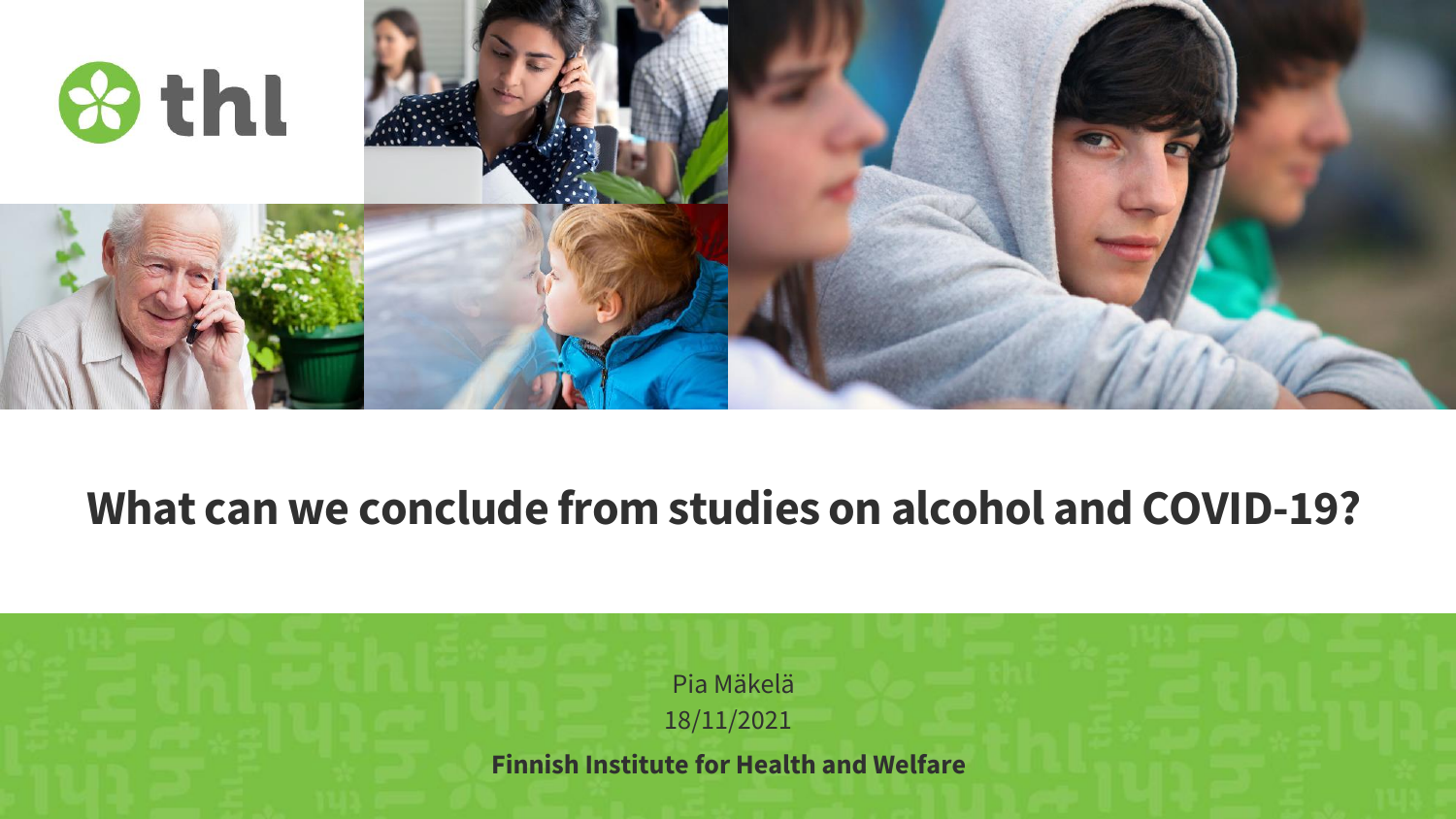# **How would a pandemic affect people's alcohol use?**

Decrease through:

- Bars closed or close early
- Less travelers' imports
- Fewer social occasions
- Economic hardships

Increase through:

- Stress, anxiety
- Home offices -> Less social control
- More boring nights at home
- More money due to staying at home

Which factors weigh more?

It varies between individuals, groups, countries and stages of the pandemic

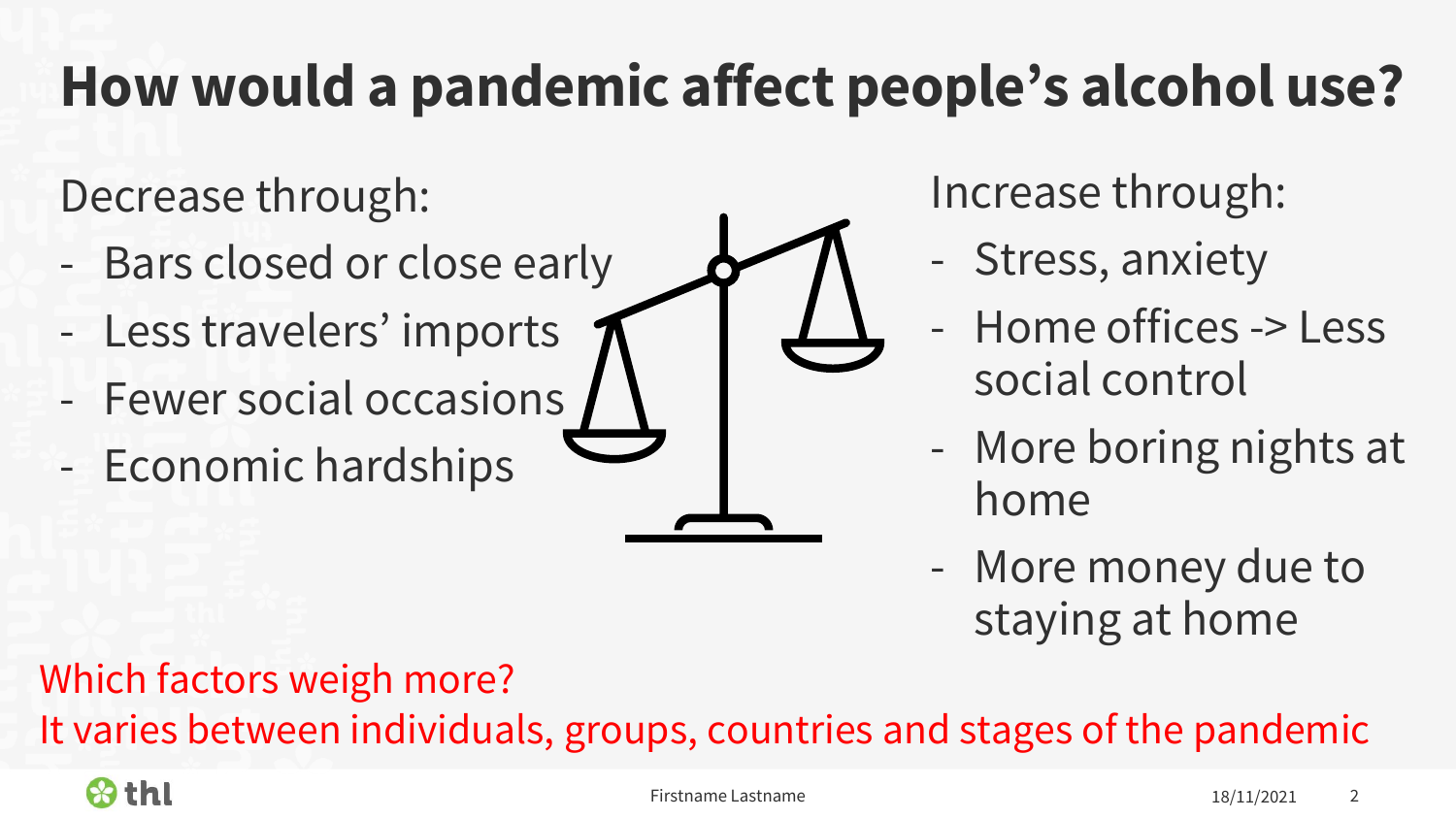### **Restrictions on alcohol availability varied by country (and stage of pandemic)**

- Full prohibition (South Africa)
	- Beneficial impact on hospital stays, e.g. due to traffic accidents and violence

- Increased availability (e.g. Canada)
	- Availability could increase through e.g. laxed internet sales rules



…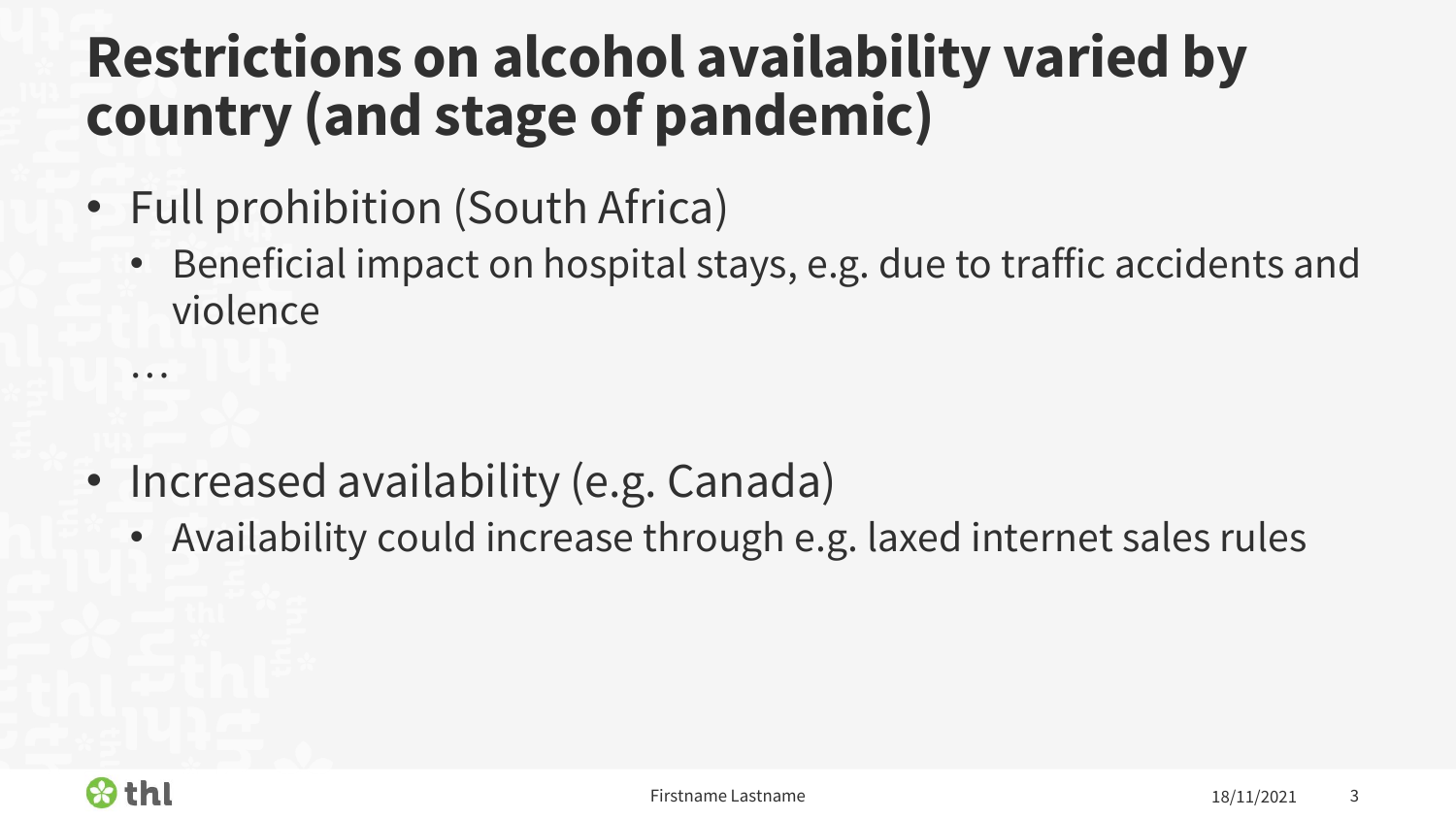## **What does research say?**

#### Challenges for research I: Statistics

#### Different components of total consumption changed differentially (in a Nordic context:)

- a) Off-premise sales  $(7)$
- b) On-premise sales ( $\vee$ )
- c) Travelers' imports (↘)
- d) Internet orders  $(7)$

 $\rightarrow$  Estimated changes can be misleading if e.g. only registered consumption is looked at

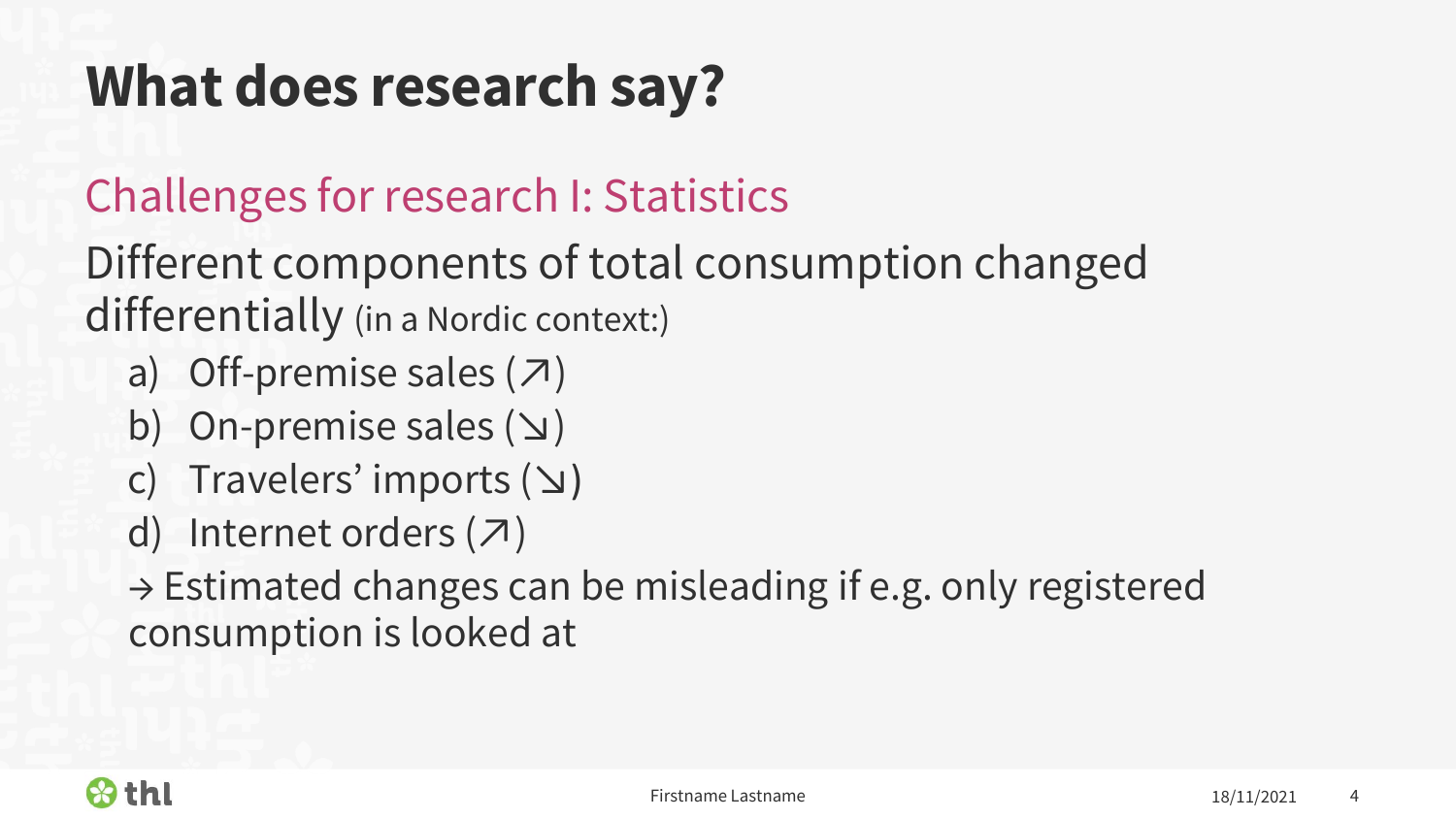#### **Estimates from Finland & Norway 2 nd quarter in 2020 vs. 2019**

|                                  | <b>FINLAND</b> |      |        | <b>NORWAY</b>     |      |         |
|----------------------------------|----------------|------|--------|-------------------|------|---------|
|                                  | 2019           | 2020 | Change | 2019              | 2020 | Change  |
| Registered                       | 2.21           | 2.26 | $+2\%$ | 1.61              | 1.94 | $+20%$  |
| <b>Estimated</b><br>unregistered | 0.48           | 0.19 | $-60%$ | 0.30 <sup>1</sup> | 0.0  | $-100%$ |
| Total                            | 2.69           | 2.45 | $-9%$  | 1.91              | 1.93 | $+1\%$  |

<sup>1</sup> An assumption of 50% under-estimation of alcohol imports has been applied

Source: Mäkelä et al. (2021) Int J Methods Psychiatr Res



Firstname Lastname **18/11/2021** 5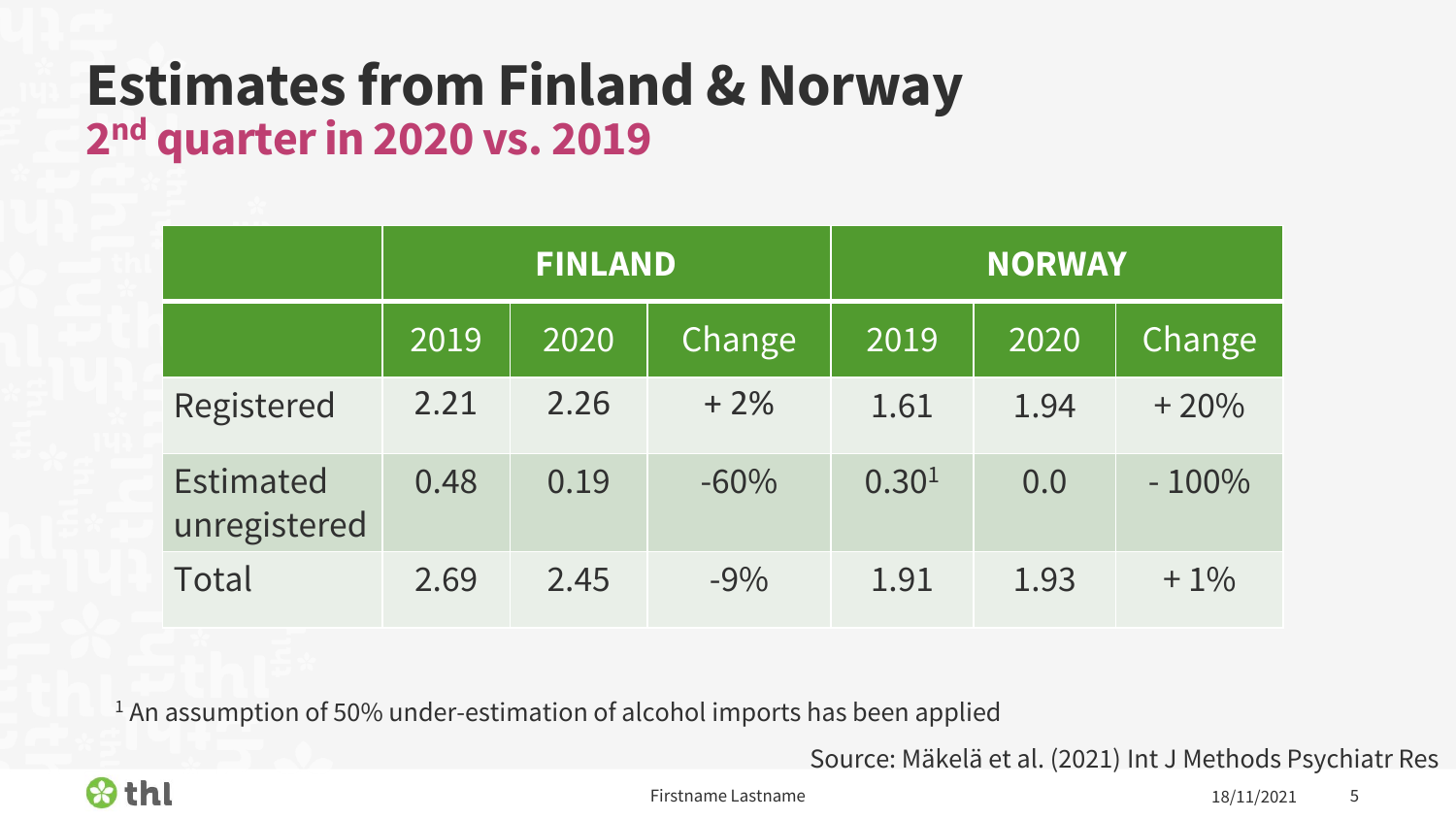# **Finland, whole 2020 vs. 2019**

Change in total consumption: -5%



A greater change took place in distribution channels than in total consumption

Source: Mäkelä et al. THL 2021 <http://urn.fi/URN:ISBN:978-952-343-640-4>

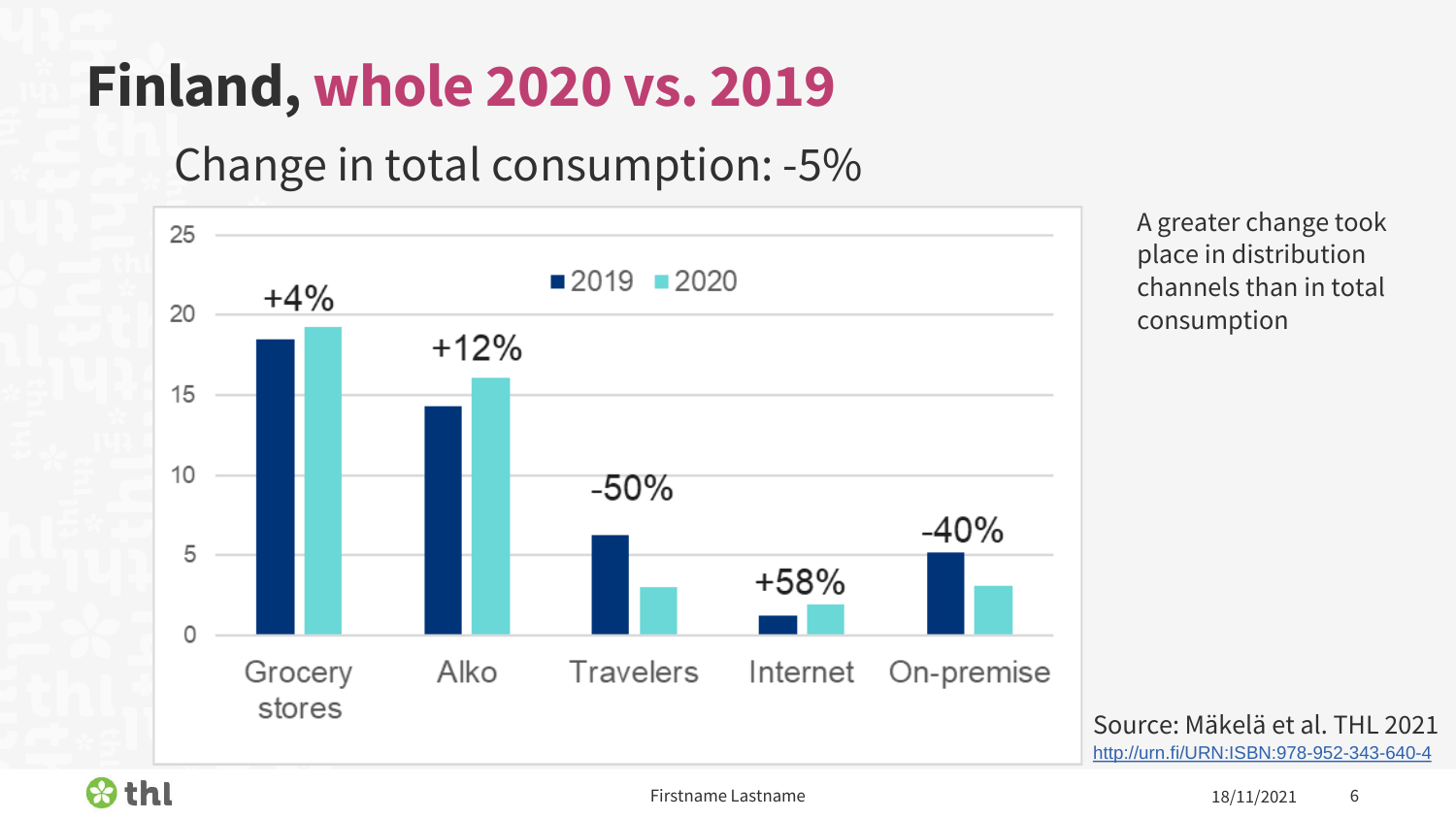## **Finland, 2020 vs. 2019**



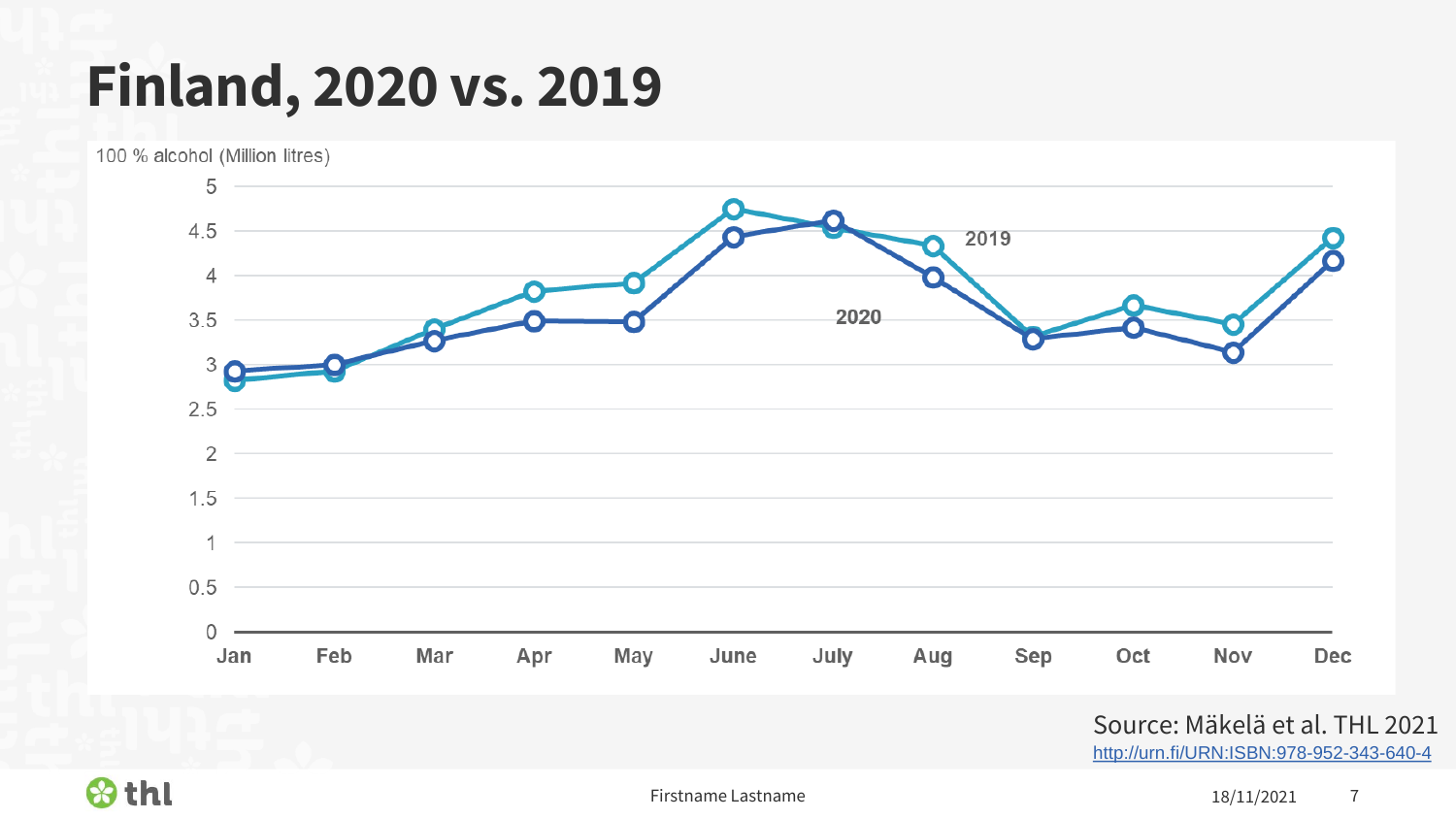## **What does research say?**

Challenges for research II: Surveys

- Many research questions require survey data:

WHOSE consumption increased or decreased?

- Surveys abound

Challenges:

- Most frequently asked question type:

did your alcohol use increase or decrease?

- Ignores volumes. Difference between whether you cut down from 10 drinks/day or 10 drinks/yr
- Many rapid surveys have used convenience sampling
	- Not necessarily bad, but more uncertainty about who responds & why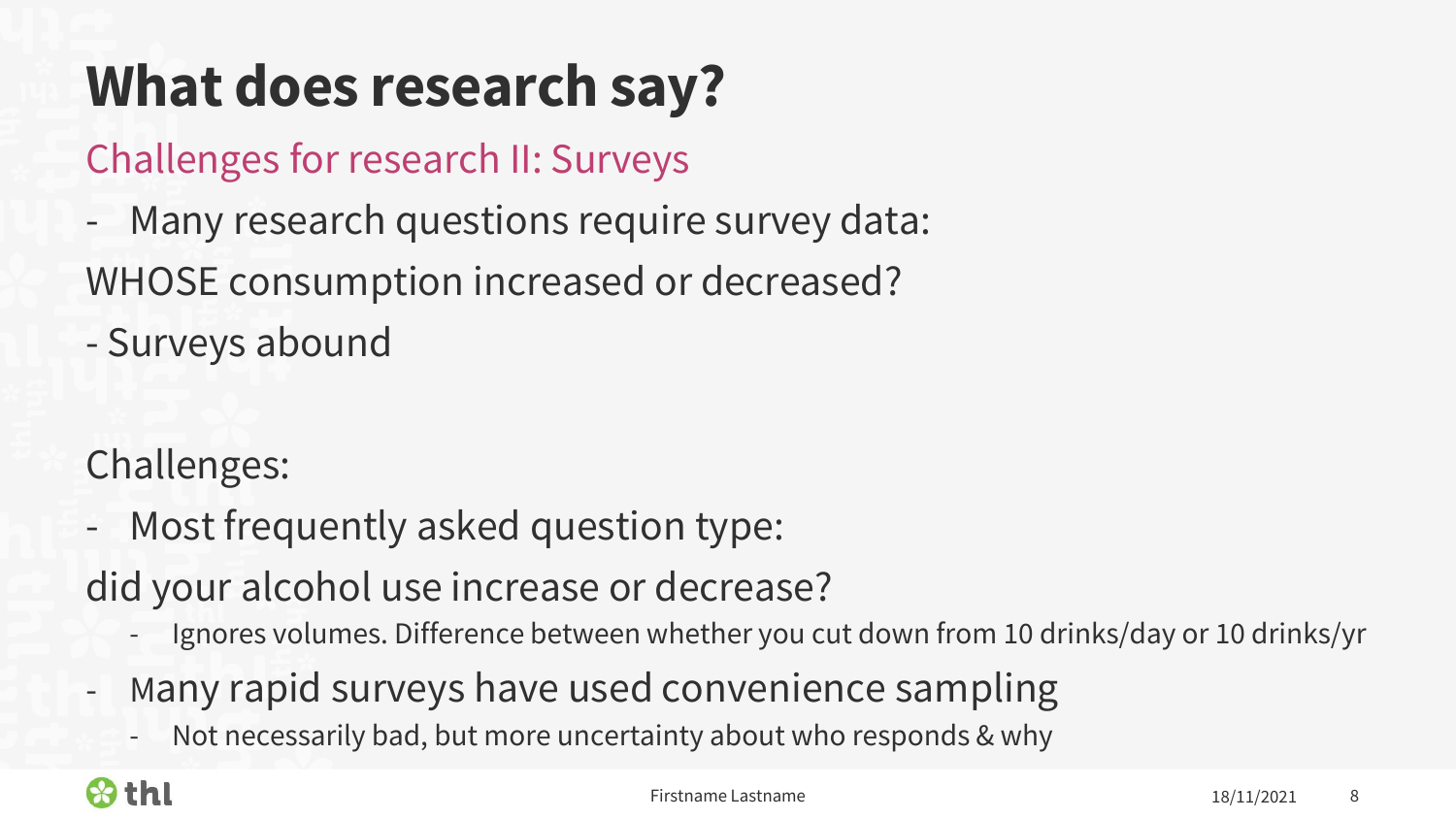### **Change in alcohol use in a rapid survey of 21 European countries, using convenience samples**

Kilian et al. (2021) Addiction

• In most countries, the **majority responded they had cut down** their alcohol use (frequency, typical amounts per occasion or 6+ frequency)



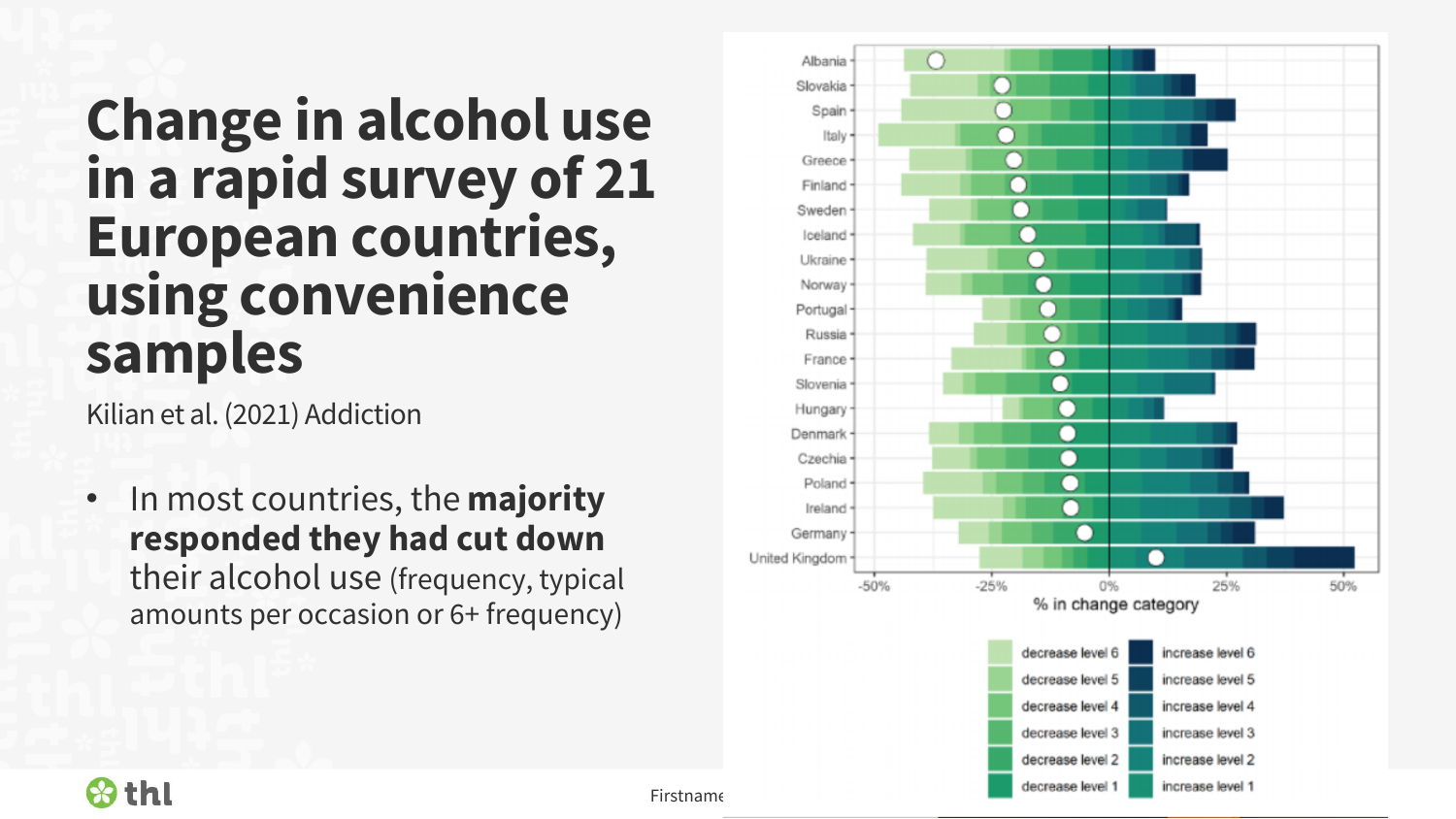#### **WHOSE consumption changed? I - Heavy vs. light drinkers: Finland, early summer 2020**

Change in alcohol consumption by initial level



- In most drinking categories, people reported reduced drinking
- This was especially the case among light and moderate drinkers
- The heaviest drinkers reported increased drinking

Source: Mäkelä et al. THL 2021 <http://urn.fi/URN:ISBN:978-952-343-640-4>

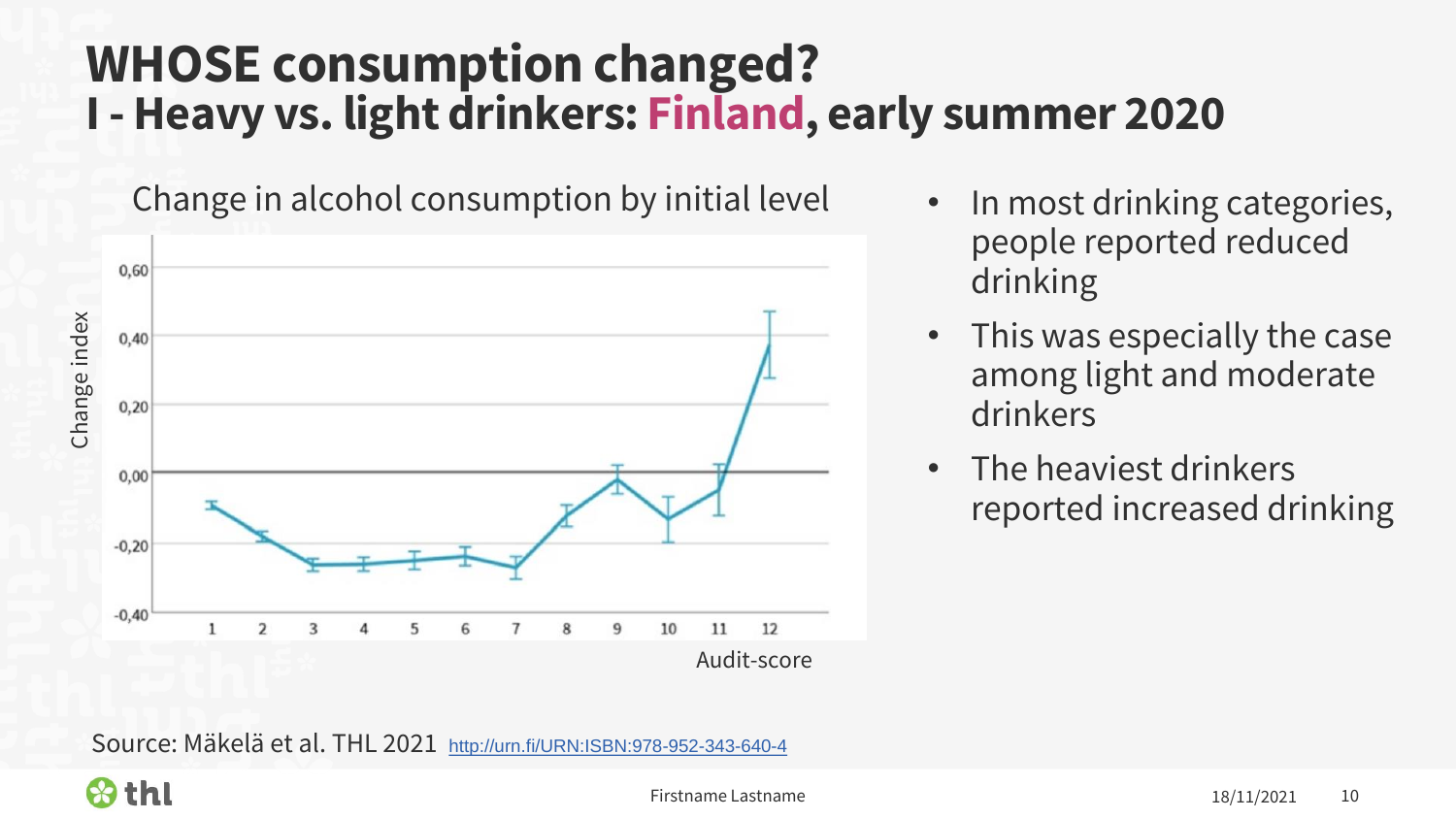### **WHOSE consumption changed? I - Heavy vs. light drinkers: Europe**

Change in alcohol consumption by initial level in 8 countries



Similar finding as in Finland:

- reduced consumption among light drinkers
- increased consumption among heavier drinkers

Source: Rossow et al. (2021) Int J Env Res and Publ Health

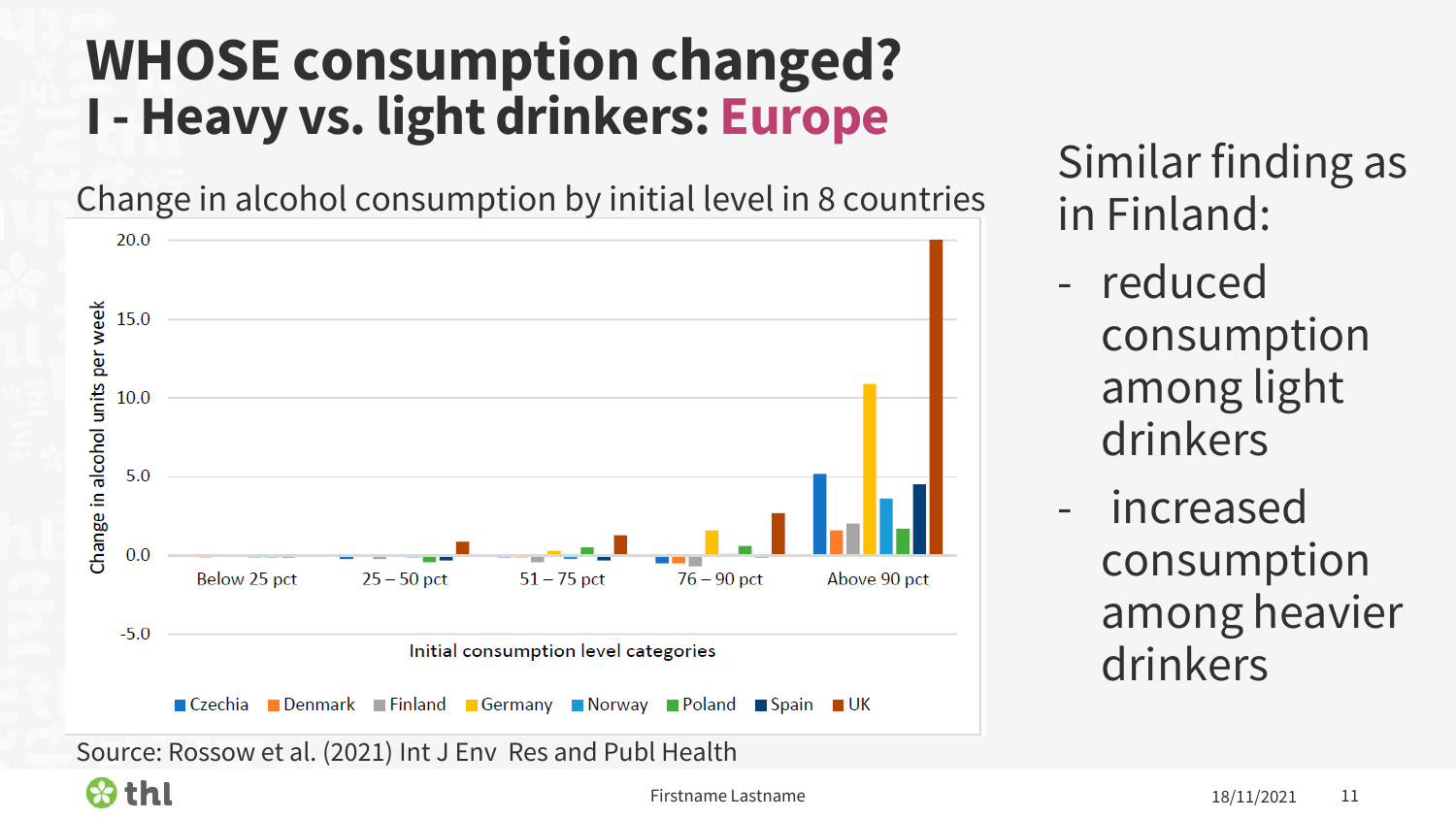# **Also the % of heavy drinkers increased**

Proportion drinking > 28 drinks per week



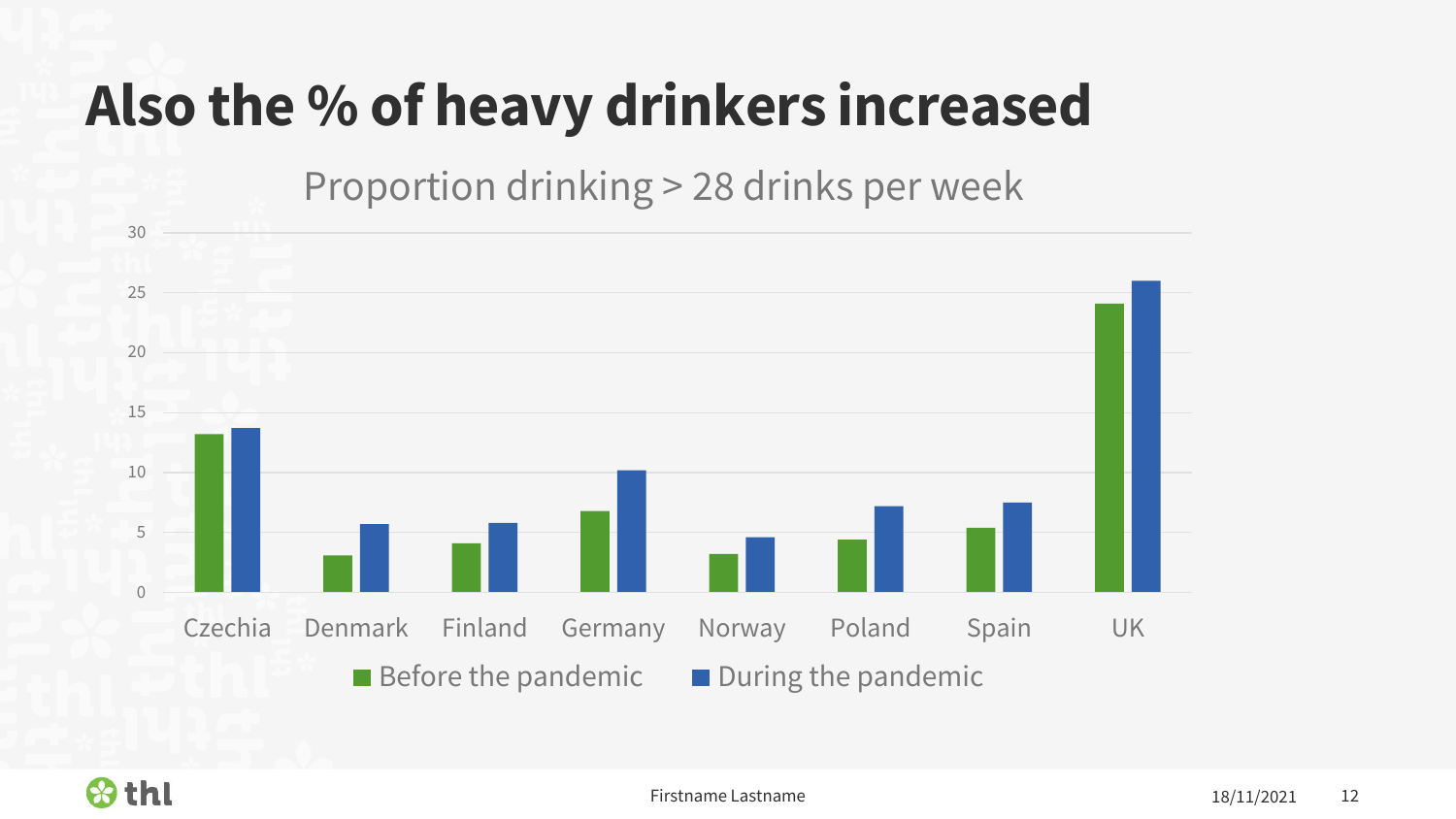# **Deviation from "normal" - polarization**

- In normal circumstances, when total consumption increases (or decreases), the whole consumption distribution moves upwards (downwards) - light and heavy drinkers alike
- During the pandemic, this was different: lighter (social) drinkers reduced drinking, and heavier drinkers (who don't mind drinking at home without a special occasion) increased.

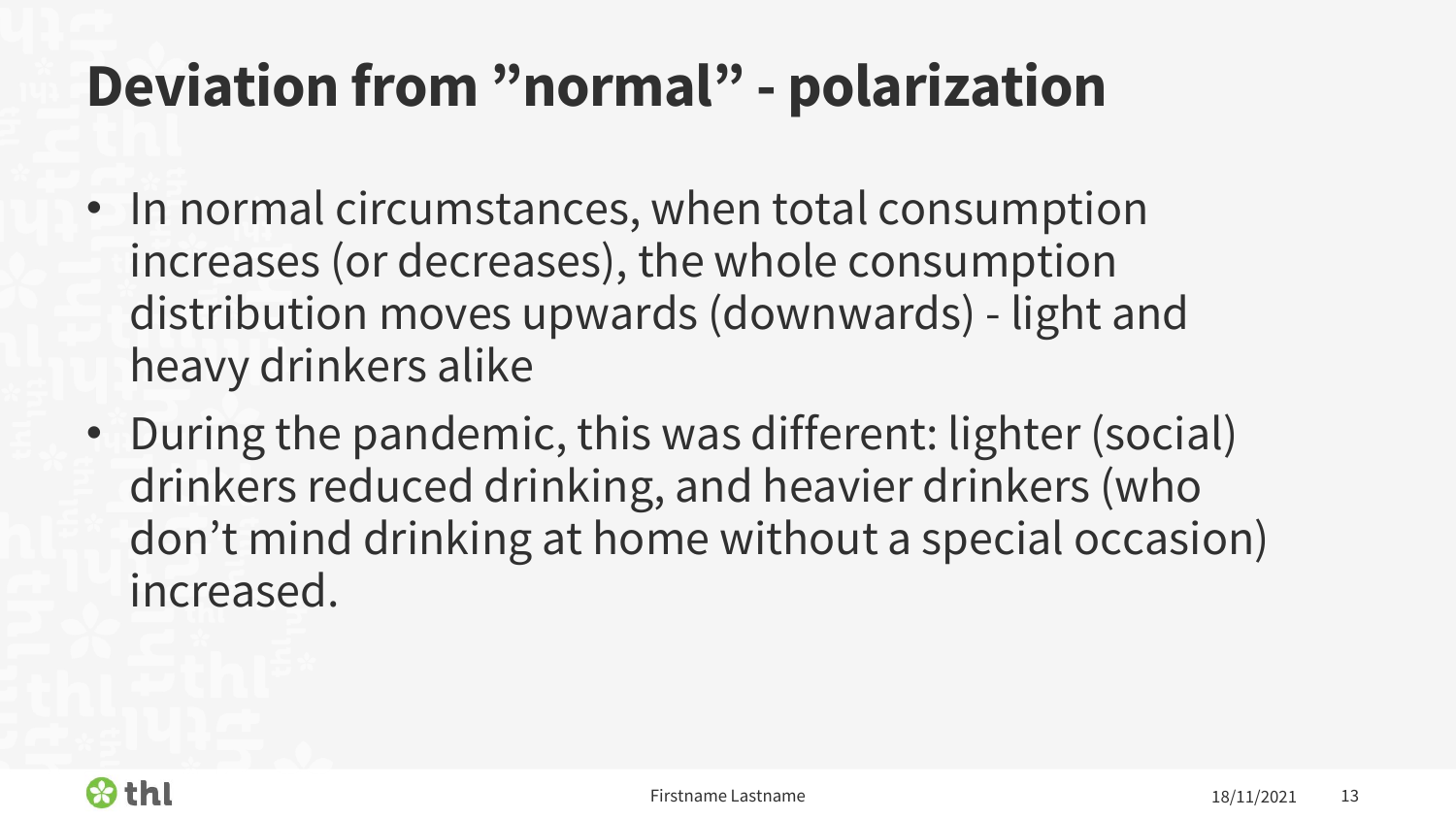# **How would a pandemic affect people's alcohol use?**

Decrease through:

- Bars closed or close early
- Less travelers' imports
- Fewer social occasions
- Economic hardships

Increase through:

- Stress, anxiety
- Home offices -> Less social control
- More boring nights at home
- More money due to staying at home

Which factors weigh more?

It varies between individuals, groups, countries and stages of the pandemic

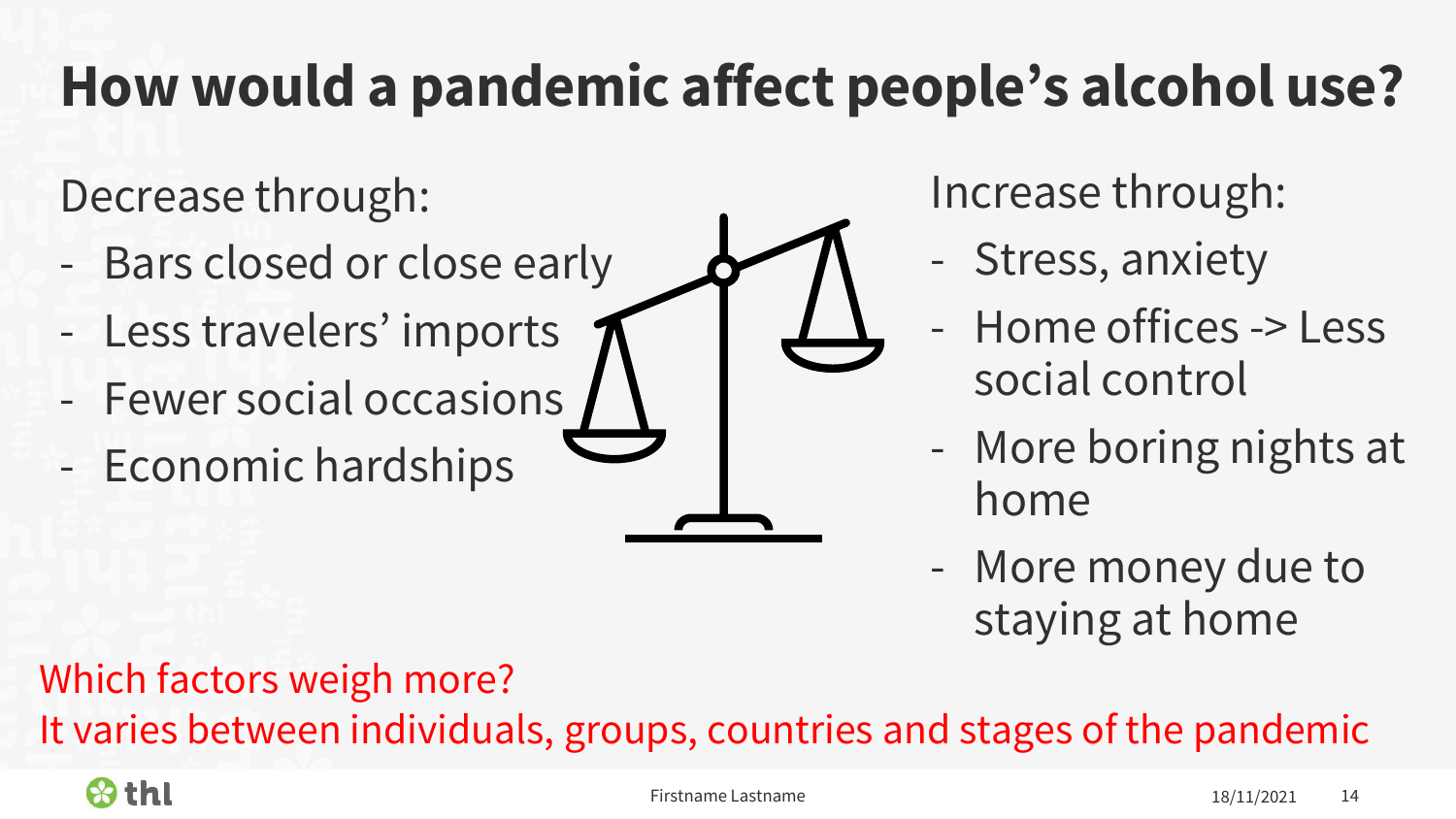## **WHOSE consumption changed? II – Other groups**

- Young people report more often having reduced drinking. Likely reason: fewer social occasions
- People whose economic situation worsened:
	- …report having reduced more often than others
	- …report having increased more often than others
		- Likely reason:
			- some people with less money save money by cutting down on alcohol
			- other people with less money: more anxiety ->relief by drinking

Source: Mäkelä et al.(2020) <http://urn.fi/URN:ISBN:978-952-343-556-8>